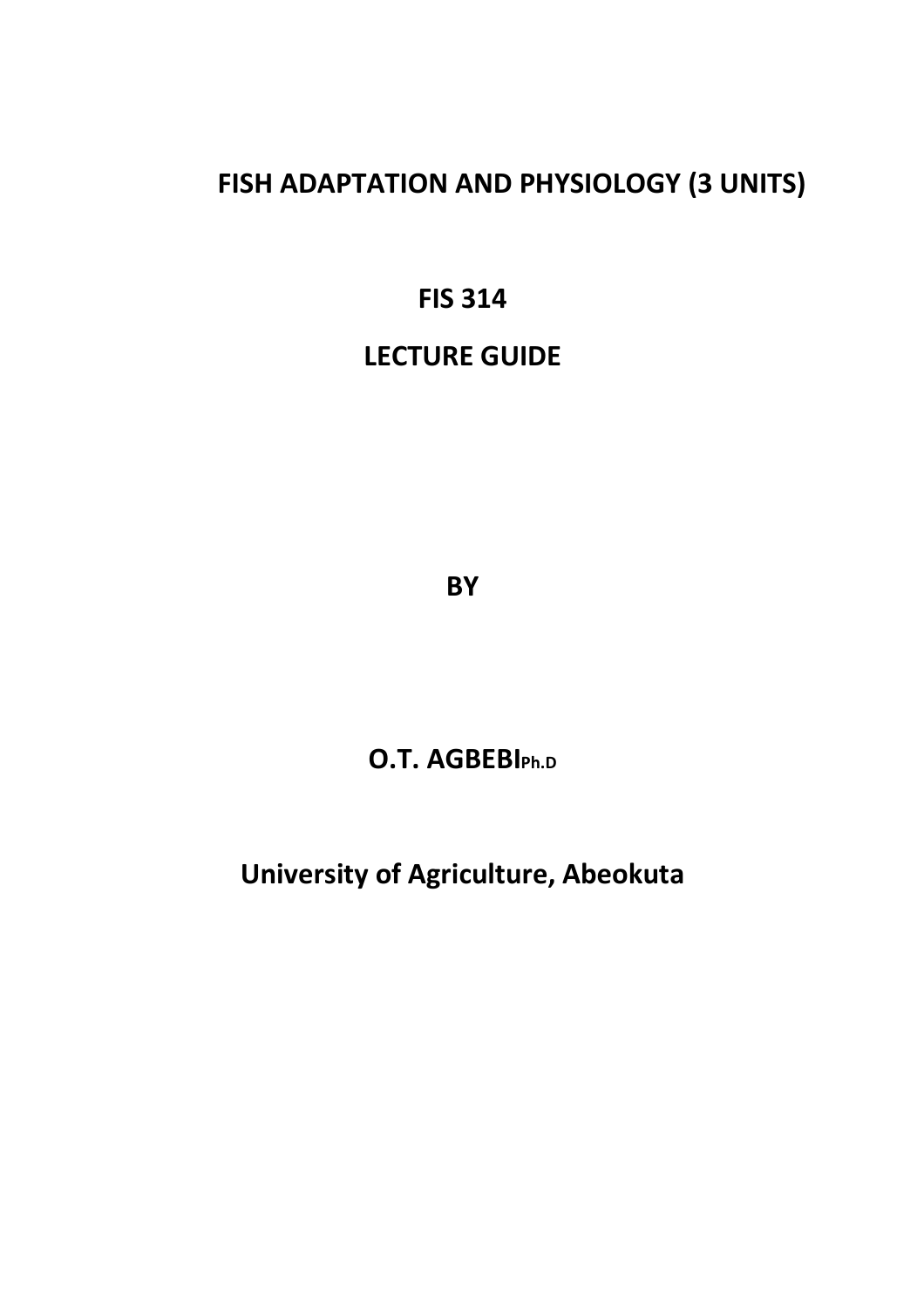#### **FIS 314: FISH ADAPTATION AND PHYSIOLOGY (3 UNITS)**

The bony fishes are an incredibly diverse group, and it is impossible to present all the morphological variations found in these fishes. There are certain external features typical of bony fishes, and structures found on them such as cirri, spines and snouts. The bony fishes are often represented by species like the yellow perch, *Perca flavescens*, which is quite abundant and is available for study.

 The main external features such as dorsal and caudal median fins, the pectoral and pelvic paired fins, the bony gill cover (operculum), the mouth with its bony jaws structures and flexibility, and the lateral line, are all relatively common to bony fishes.

 Not all fishes have bodies shaped like the hypothetical fish which is referred to as elongated, bass-like or fusiform.

 Other common body shapes like eel-like or elongated and ovate or truncated. When describing the shape of a fish body, the perch would be considered compressed, thin or narrow. Other possible shapes are depressed or flattened and sub-circular or hemisphere. Others presented a lateral view combined with the cross-sectional views, results in such terms as compression, depressiform, anguilliform, filiform (an extreme elongation such as in the snipe eel) taeniform (an eel-like body that is laterally compressed as in gunnels) and globiform.

 The placement of the pelvic fins also varies considerably among bony fishes and provides information about its phylogenetic position and maneuverablility of the body. The perch has its pelvic fins in a thoracic position, direct under the pectoral fins and connected internally to the pectoral girdle. In more primitive bony fishes, such as herrings, the pelvic is located abdominally, while in more advanced bony fishes, it is thoracic or jugular, well an advance of the pectoral girdle. An extreme case is one in which the pelvic fin is actually under the chin or eye, and this condition is termed mental.

 Caudal fin shape and structure have many variations among the bony fishes, ranging from naked, without rays on the tip, to forked, indented, and rounded. The shape and structure of the caudal fin is related to its function. Fishes, for example, with narrow caudal peduncles have forked caudal fins often are continous fast-swimming types, while those with differentiated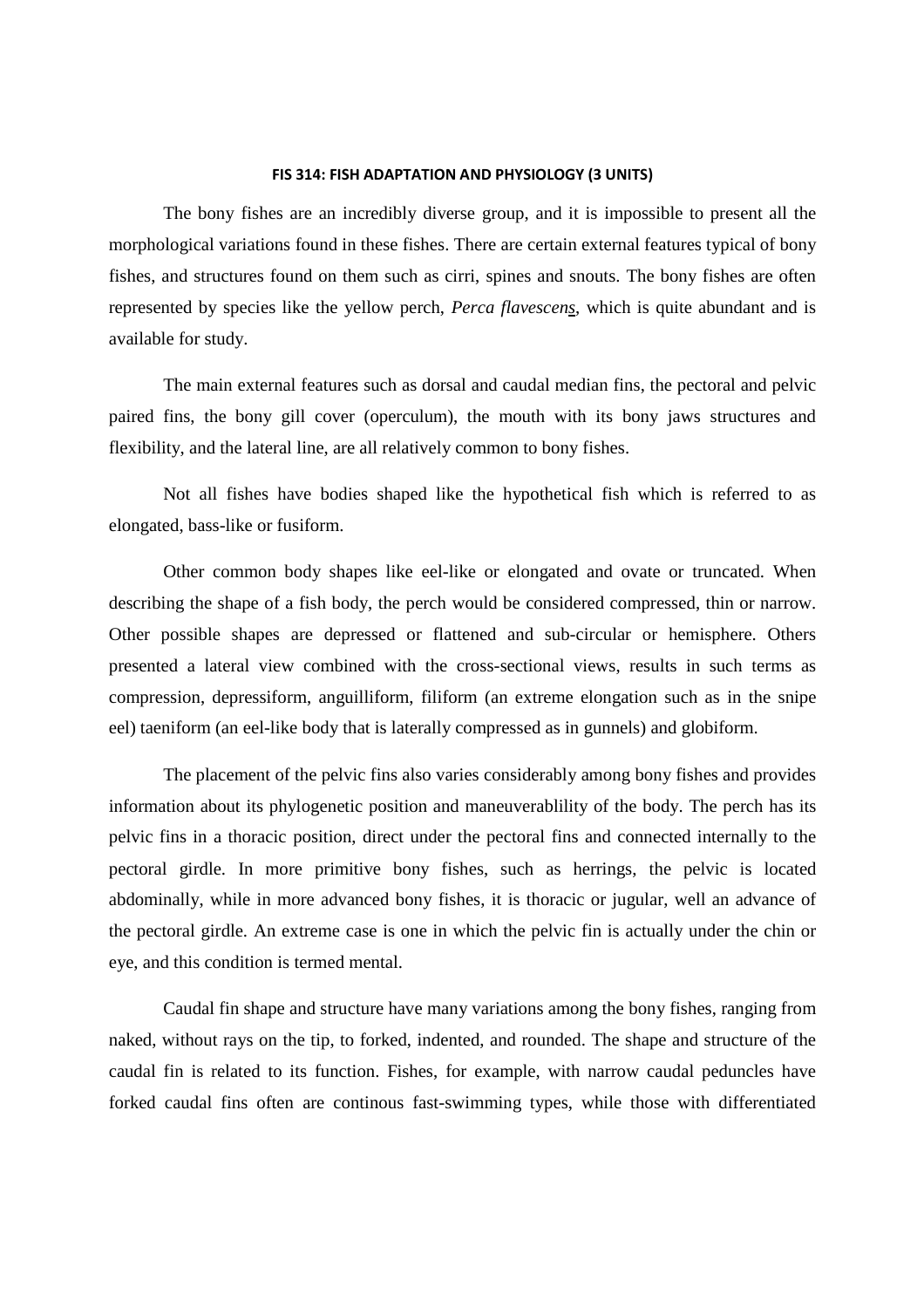caudals are less active with their swimming activities and some occupy small crences in near shore rocky environments.

 Two other structures associated with caudal fins should be mentioned. In some primitive fishes an adipose fin, a median dorsal fin no bony elements lies near the caudal fin. In fast swimming fishes, such as tunes, there often is a series of little median fins (called finlets) dorsally and ventrally immediately in front of the narrow caudal peduncle. Theses fins supposedly reduce drag created by water flowing over the fish's body during swimming movements. Often a lateral protuberance called a keel occurs on the caudal peduncle of such fishes and probably serves as a stabilizing factor in theses fast fishes.

Additional structures associated with the tails of bony fishes are:

- (a) The tail of a tuna, family scombridge
- (b) The tail of a salmon, shaving the adipose fin
- (c) Caudal rays extending over the hypural bones.

 Bony fishes occupy many kinds of habitats and consume a wide variety of feeds, so they have evolved a vast array of mouth and snout forms. The perch has a typical mouth shape that is usually referred to as terminal, located directly at the front of the body. Other shapes include overhanging or inferior mouths such as in anchovies projecting lower jaws or superior mouths as in barracudas; tubular snouts with the fishes and prolonged upper jaws, as in swordfishes. The words terminal, inferior, superior and extended can also be applied to the position of the lips.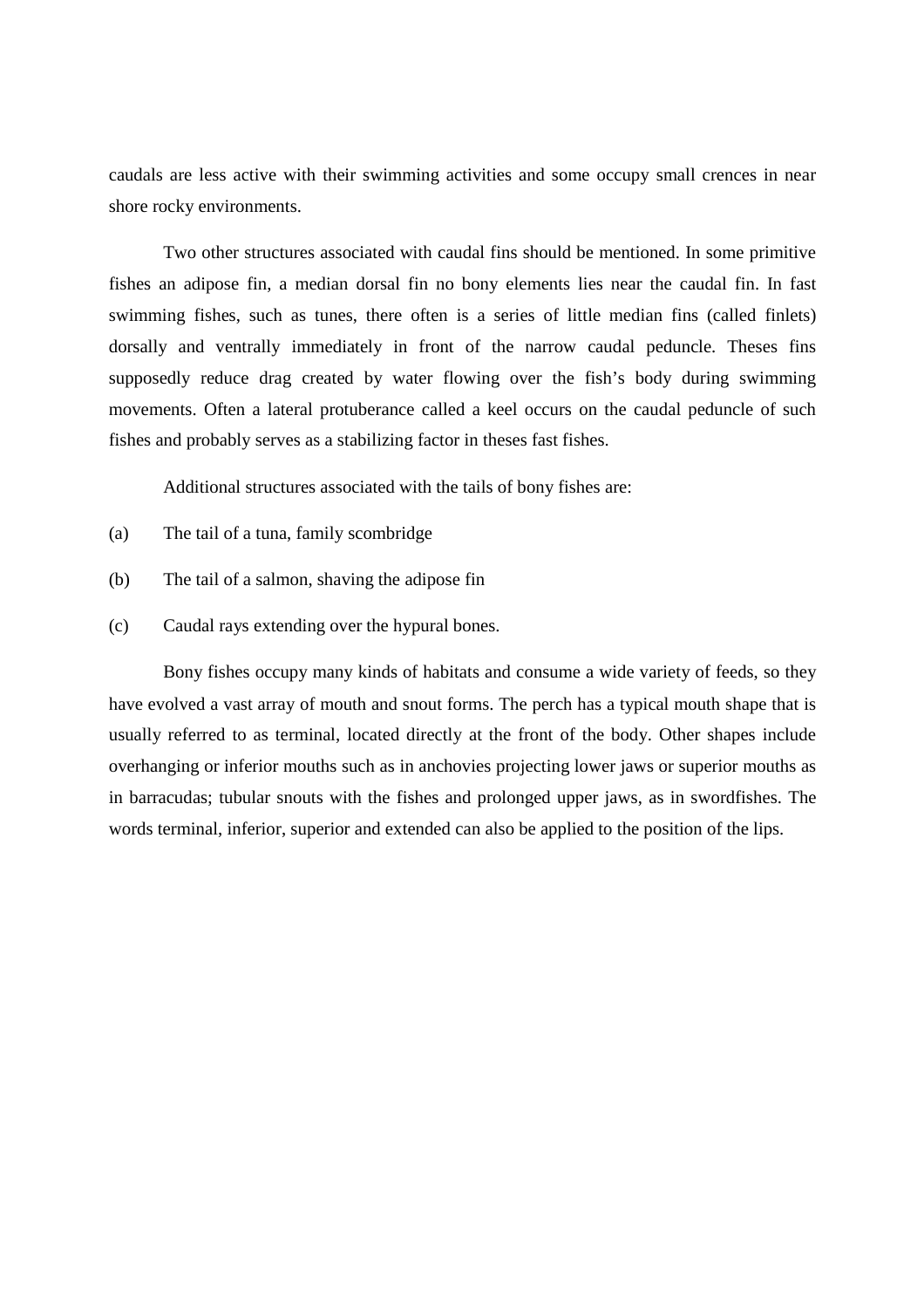#### **Terminologies of the various mouths and snout forms**

- a. The lower jaw projecting beyond the upper jaw as in the sphyraenidae.
- b. A tubular snout with jaws at the top, as found in the Macrorhamphosidae.
- c. A snout that is over-hanging or projecting beyond the mouth so that the moth is termed inferior as in the Engraulidae.
- d. a prolonged upper jaw that form a sword-like beak, as found in the Istrophoridae.
- e. Jaws (and lips) that are terminal (i.e. at the end of the body) as in the cottidae.
- f. An extended upper jaw with the lower lip inferior or included, as found in the Blennidae.

 Teeth occur mostly in the mouth; usually on the lower jaw bone (mandible) and free margin (gape) of the upper jaw per-maxilla and sometimes maxilla. In more primitive fishes, both the pre-maxilla and maxilla bear teeth, although more advanced bony fishes have the maxilla excluded from the gape and therefore it id toothless. Several kinds of teeth occur in fishes. These can be categorized as canniform, incisoriform, or molariform. The kinds differ in general morphology with canniform teeth having an elongated, narrow appearance, ibncosors having a sharp cutting edge, and molariform being blunt and snout for grinding and crushing. Other head bones that may bear teeth include the vomer palatine, basibranchials and gill arches, even the tongue of some fish carry teeth.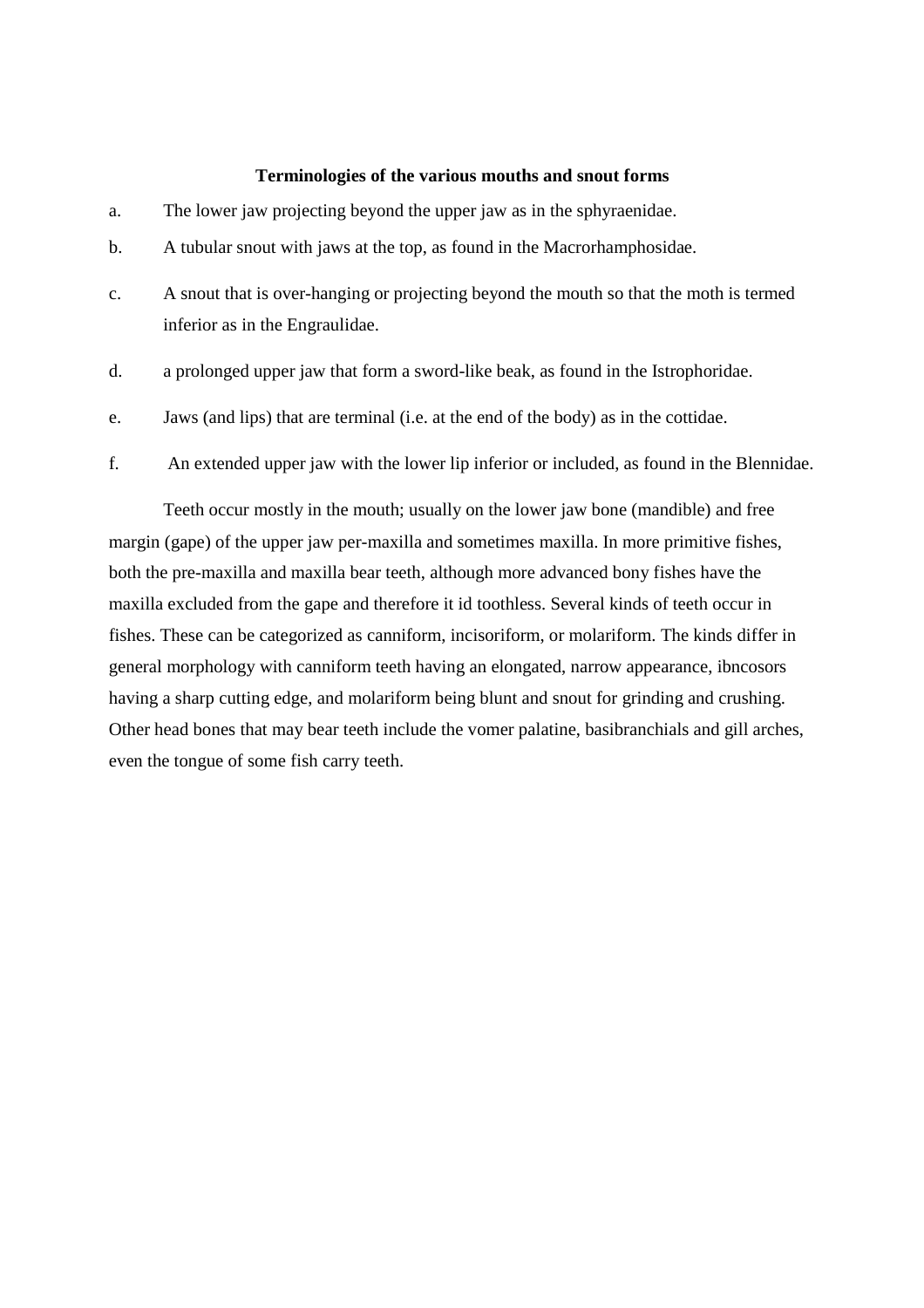# **FISH REPRODUCTION**

The sex of a fish can be accurately determined by examination of the gonads. In adults males, the paired testes are smooth usually whitish in colour, and with no granular appearance. In adult females, the paired ovaries may be smooth, usually coloured (orange, dark green, cream, black), but always granular in appearance, due to the presence of mature oocytes (eggs). In immature specimens, the sex is determined accurately by examination o the gonad through a dissecting microscope under which the developing oocytes are readily observed as numerous roundish structures in contrast to the uniform features observed in the testis.

A simple and accurate method for sexing mature fish around spawning time is to apply gentle pressure on the belly around the genital papillae. In ripe males, milt will run while in females eggs will be discharged.

## **MATURITY STAGEG OF THE GONADS**

A simple classification of the stages in gonad development is to refer to them as immature ripening, ripe and spent. These maturity stages can be readily observed in cichlids, catfish, and cyprinids.

#### **The Physiology of Reproduction**

 As with all other vertebrates' hormones play vital roles in the physiology of reproduction of fishes. In all classes of fishes, the pituitary gonadotropins and gonad steroid are the hormones directly involved in the regulation of reproductive physiology. It is the recognition of these facts that result in the practical use of hypophysation technique to induce spawning in fishes under laboratory pond of hatchery conditions.

### **Reproductive Behaviour**

 Reproduction includes gonads development, maturation, ovulation and spawning. The male and female gametes fuse to form a zygote which develops into a larva, and ultimately a young adult. Each of the various steps involves a complex series of behavioural events which vary considerably among fish species.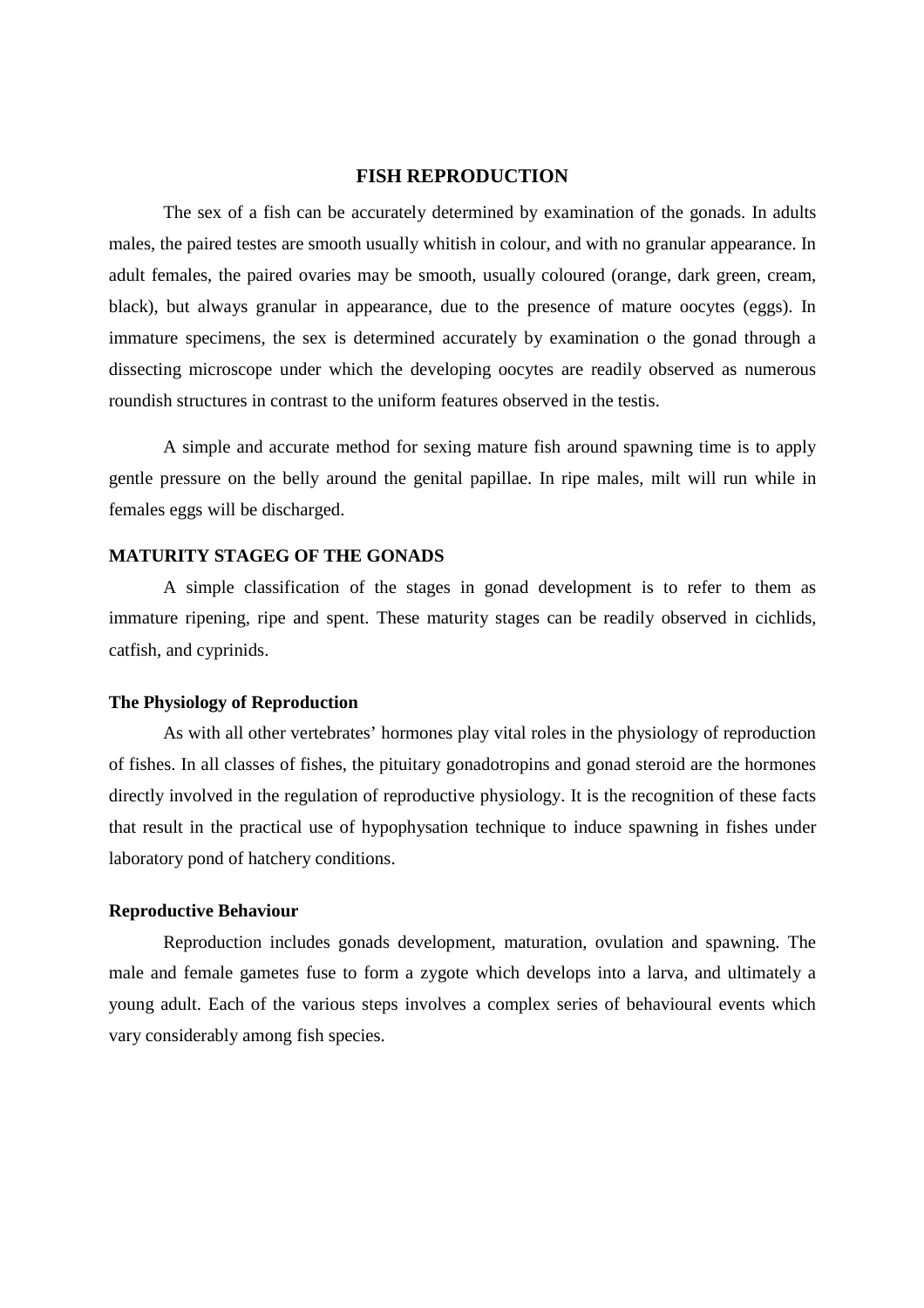### **REPRODUCTION IN FISH WITHOUT PARENTAL CARE**

Many fish species have members which aggregate during the breeding season. The egg (ova) are shed into the open water and fertilized externally in the body; thus it is likely that many eggs will remain unfertilized and therefore perish. The fertilized eggs develop in the open water and many will be carried off to unsuitable habitats and perish. A very large percentage will serve as food for other aquatic organism. Again a large proportion will die. It has been estimated that 1% larval survival will ensure the maintenance of this category of fish species. The tremendous wastage is compensated for by production of a large number of eggs. For example a herring can produce lates niloticus, can be produce up to 300,000 eggs in a single spawning.

#### **REPRODUCTION IN FISHES WITH PARENTAL CARE**

 Many groups of fish exhibit parental care. It may be restricted to providing nets for the laying of eggs (e.g. Heterotis niloticus) or it may involve protection of the egg, larvae and juiveniles from predators. The protection may be offered in the form of guarding the rest, as in species of eggs and larvae in the buceal cavity, as in Sarotherodon, Oreochromes, Chrysichtys and Arius species.

### **REPRODUCTION/BREEDING IN TILAPIA (***Hemichromis fasciatus)*

 The basis pattern of breeding behavior in *Hemichromis fasciatus* is one in which the male and female exhibit a four-phased breeding cycle, namely;

- (a) Pair-bonding
- (b) Nest building
- (c) Spawning
- (d) Parental care over eggs and young fish

 For breeding to be initiated in this species, the physio-chemical properties of the aquatic habitats have to be at optimum level in addition to availability of some solid objects like stones, logs or plant roots, which can serve as spawning sites for the attachment of the adhesive egg from the female. The area must also be large enough so that the young fry can find sufficient food within the shortest range for at least the first few days of free-swimming live.

 Most of these conditions are usually perceived through visual signals, and as soon as this happen the first phase of the breeding cycle sets in.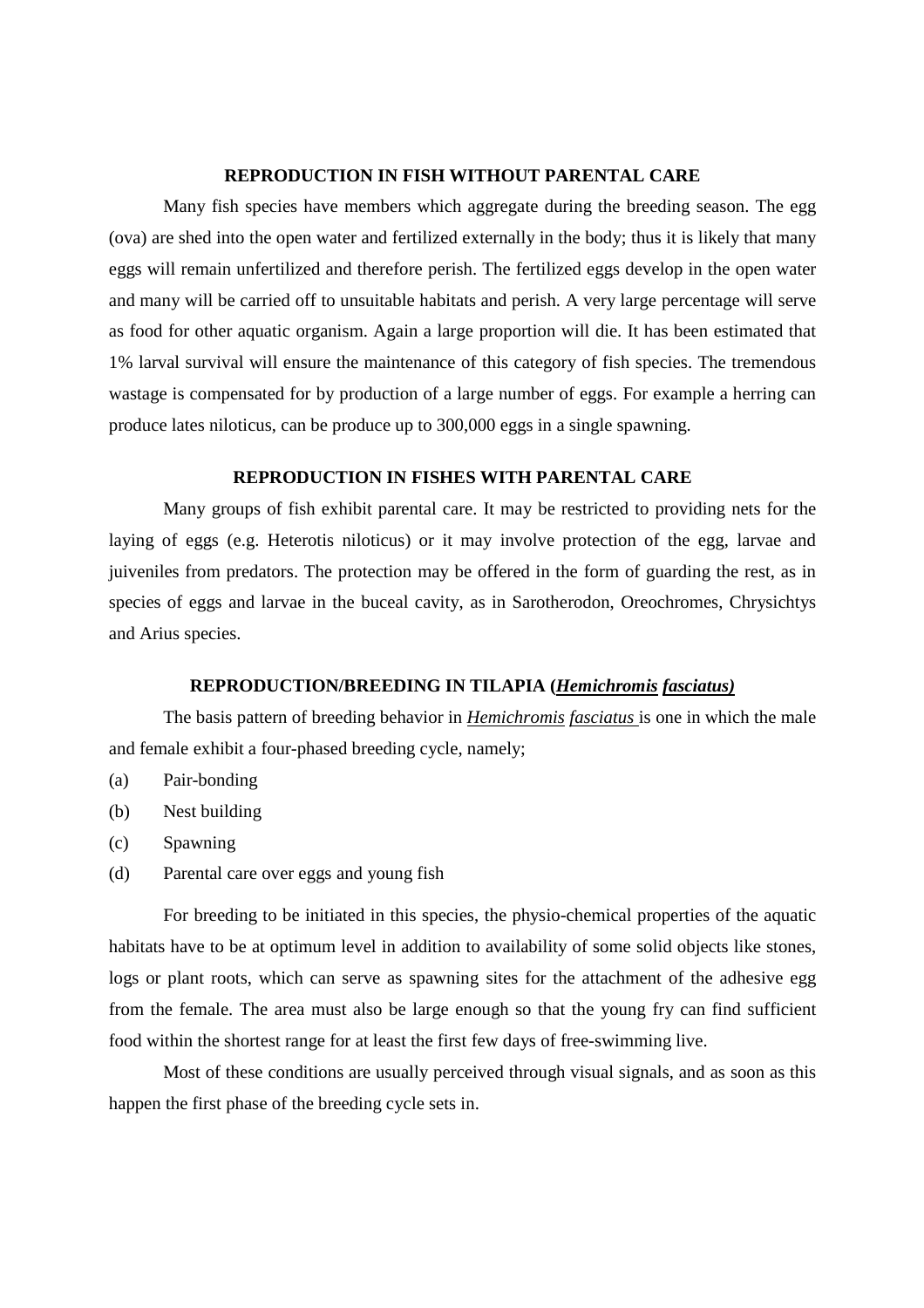#### **First Phase in Pair-Bonding**

Establishment of the area thus identifies by the right male as its territory marks the beginning of this phase. This area is simply a part of the aquatic habitat including some suitable spawning sites; with this done, the male fish deeply and brightly coloured, defend the territory with increasing vigor, by attacking any intruder. One or more lightly coloured ripened females persist in entering the territory, whereupon the two sexes engage in courtship activities, swimming around for few hours or days until the male come to accept one of the females as a partner, and subsequently drive away the other females. Once accepted by the male, the female become aggressive and helped in chasing away intruder from the territory.

This phase thus establishes individual recognition between the partners so that in defending their eggs and young ones there would be no risk of attacking each other. Territorial and courtship behavior continue until the pair enters the next phase.

#### **2nd Phase: - Nest Building**

 The two sexes now set out to make their nest although the greatest part of the work is usually done by the male. The male *Hemichromis* swim around the chosen site, fanning off all sand and other materials lying on or around the chosen rock. The fanning and cleaning is usually done with the pectoral fin, pelvic and caudal fins and occasionally the mouth is used in picking out unwanted material like small stones. Larger stones and material are pushed off the sites by means of the head and cheeks. The female fish occasionally swims in to add some helping hands. This cleaning exercise continues, until the female is ready to lay her eggs hence the beginning of the swimming phase.

#### **3rd Phase: - Spawning**

 The female *Hemichromis* with its distended abdomen swim very close to the rock nest in a survey manner. The male also follows, but occasionally swims to and float over the nest, allowing the female to start releasing her eggs. The female eventually start laying her eggs, swimming very gently in the process. This may be a way of ensuring that no egg is laid on top of another, and that the eggs are laid in rows. When the female might have laid the first batch of her eggs, the male usually interchange position with the female. The female fish now float over the nest, allowing the male to move in and fertilize the already laid eggs. The male *Hemichromis*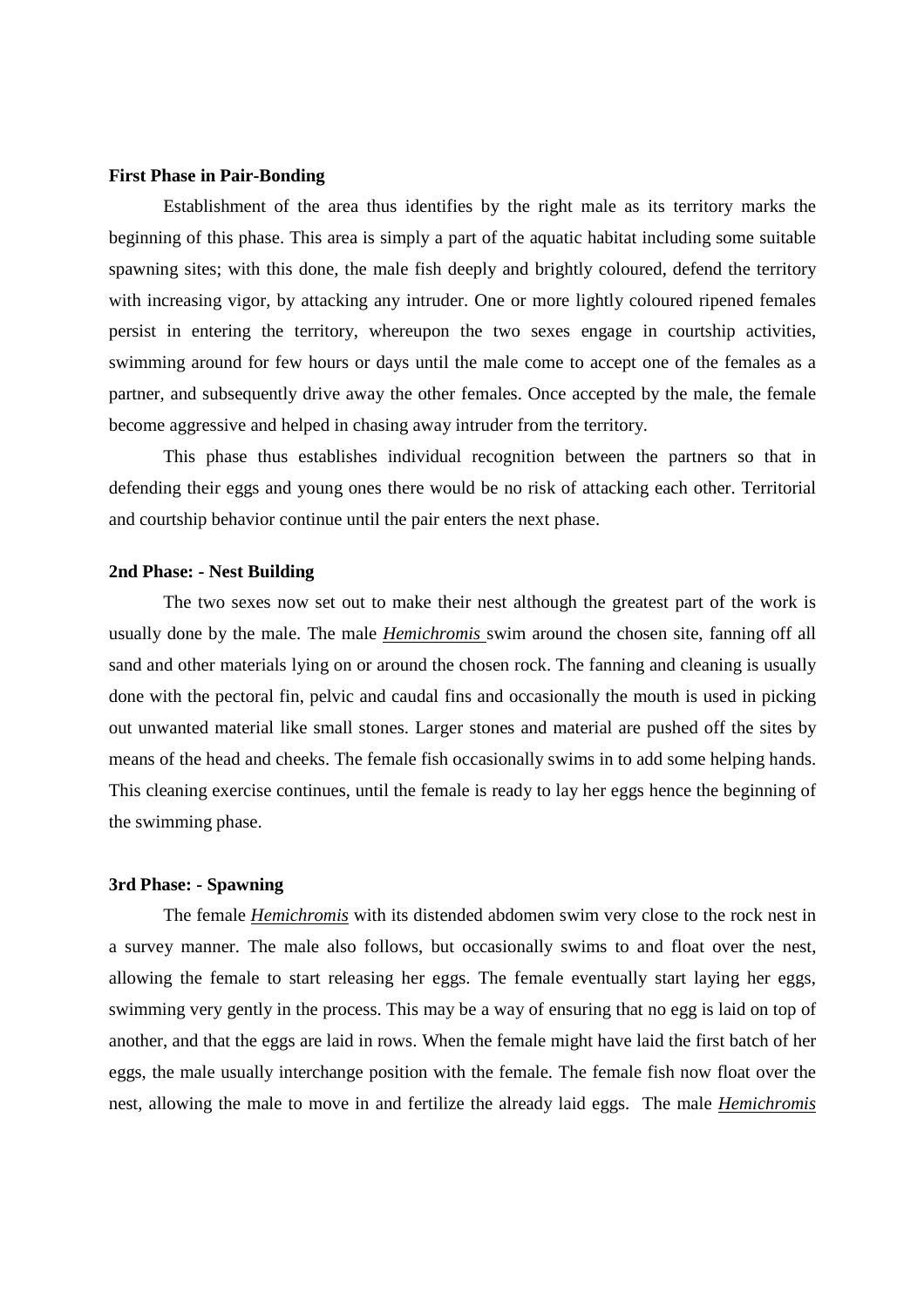swims gradually over the rows of eggs with its pelvic or ventral fins hanging down and rushing though the laid eggs on the spawning site. This is probably to ensure that the eggs are still there and in rows. Having ascertained this, the release of the milt over the eggs then follows immediately. This interchange of eggs lying and milt releasing by the female and male respectively, continues until the female stop spawning. This set for the last phase in the breeding cycle of *Hemichromis fasciatus).* 

### **4th Phase: - Parental Care Over Eggs & Fry**

Bi-parental care is usually exhibited by both male and female fish in guarantying their fertilized eggs with the male and female taking turn to guard the eggs. One parent usually swims just above the eggs ventilating them by fanning water over them, while the other parent usually the male set about building a new nest chosen to the first one. The second nest serves as a second home to which newly hatch larvae's are transferred. The effectiveness of parental care over the eggs could be seen by observing what happens when the male *Hemichromis* usually attack such intruder by picking it up with its mouth and swims off to deposit it elsewhere. The male and female *Hemichromis fasciatus* are also involved in the removal of the unfertilized eggs which appear as whitish bits on the spawning site.

As soon as the larvae start hatching out with both parents transfer them with their mouth to the second nest, which usually look more secure than the first in term of protecting young larvae from predators. Great care is usually exhibited in keeping these larvae together and any larva that stays away is often brought back to the population. This continues until the larvae yolk sac is almost totally absorbed and the young fish can fan for themselves. This parental care over the eggs and young fish largely contributed to the success of these fish species, which is known to lay not too may eggs.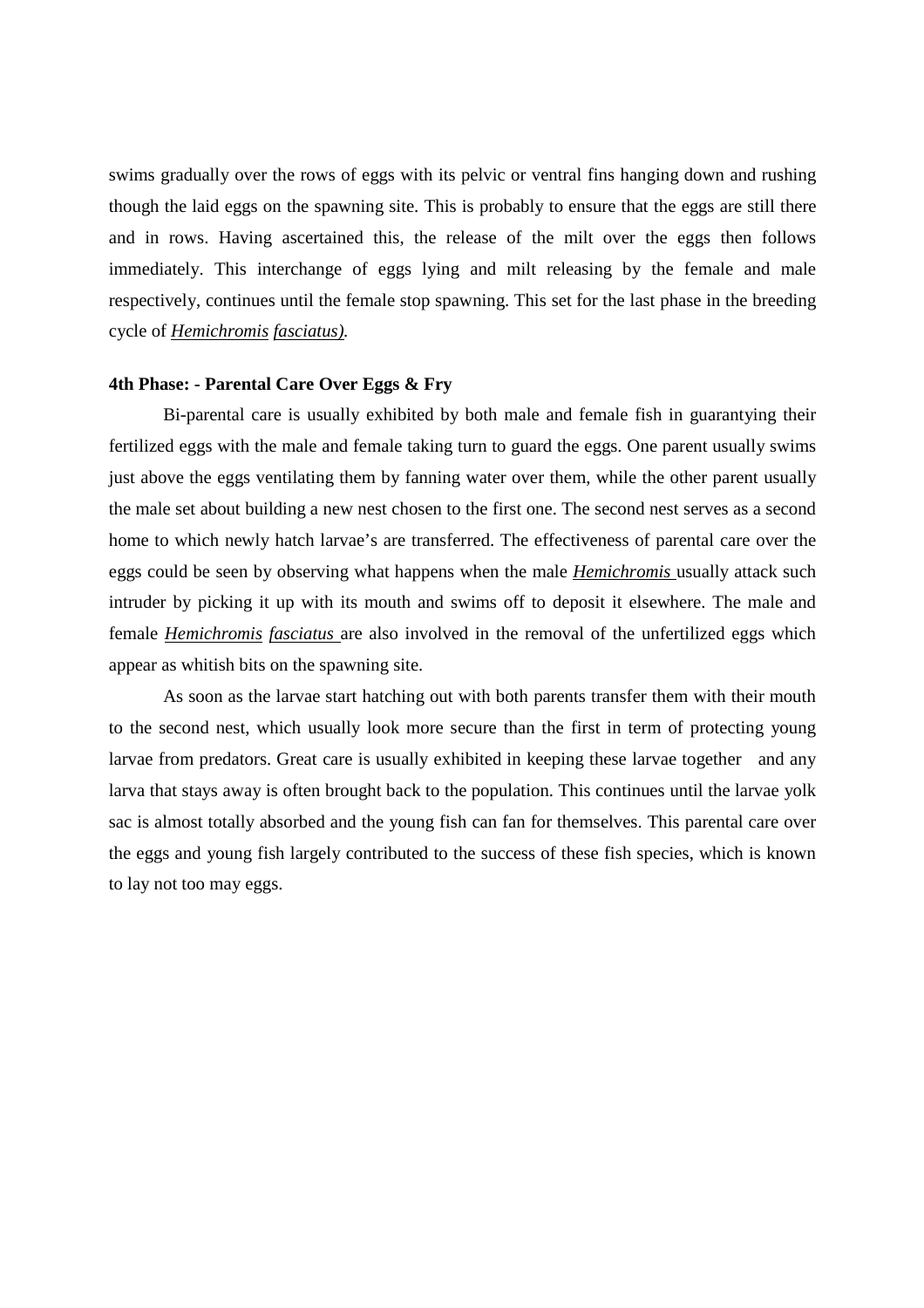#### **FEEDING HABITS**

 Food is the source of energy for all vital activities of all living organisms which enables the cultivated fishes to live successfully in their habitats.

 The choice of food covers a wide spectrum. During photosynthesis, the radiant energy of the sun is used by plant to convert carbon dioxide and food water into carbohydrates which is utilizes as the food source for these organisms. As a consequence they are known as autotrophs , or primary producers. These organisms are, in turn eaten by herbivores which are subsequently eaten by carnivores. This mechanism creates the concept of the food chain in a particular ecosystem. Therefore a sound knowledge of the food and feeding habits of cultures fishes will ensure that fishes are to be stacked with a pond or reservoir are capable of utilizing the resources to a maximum.

A broad classification of feeding pattern among cultured fishes is as follows:

#### **Herbivores Species**

These are fishes that derive nutritional requirement almost exclusively from plant materials. The grass carp *Ctenopharyngodon idella* is a typical example. *Tilapia zilli* is also a well known herbivore. It feeds on phytoplankton, fragments of aquatic insects, cladocerans, and copepods. Strictly, no single fish species is known to be an obligate herbivore (exclusively planteating) as in terrestrial ruminants.

#### **Omnivorous Species**

This group of fishes includes both plant and animal materials in their diet. A vast majority of cultural species e.g. *Oreochromis nileticus, Sarotherodon galilaetus* and *Sarotherodon melanotheron* are plankton feeders fall into this category. This cichlids feed on a combination of phytoplankton e.g. diatoms & desmids and zooplankton (copepods, rotifers).

 Another group of omnivores are those that combine plant materials with invertebrates other than plankton. This group may also include detritus in their diet. Examples of cultural fishes in this group are *Heterotis niloticus* and *Cyprinus carpio.*

#### **Predatory Species**

 Several fish species feed specifically on animal foods with the exclusion of plant materials and detritus. This group of fishes is referred to as predators. Their choice of food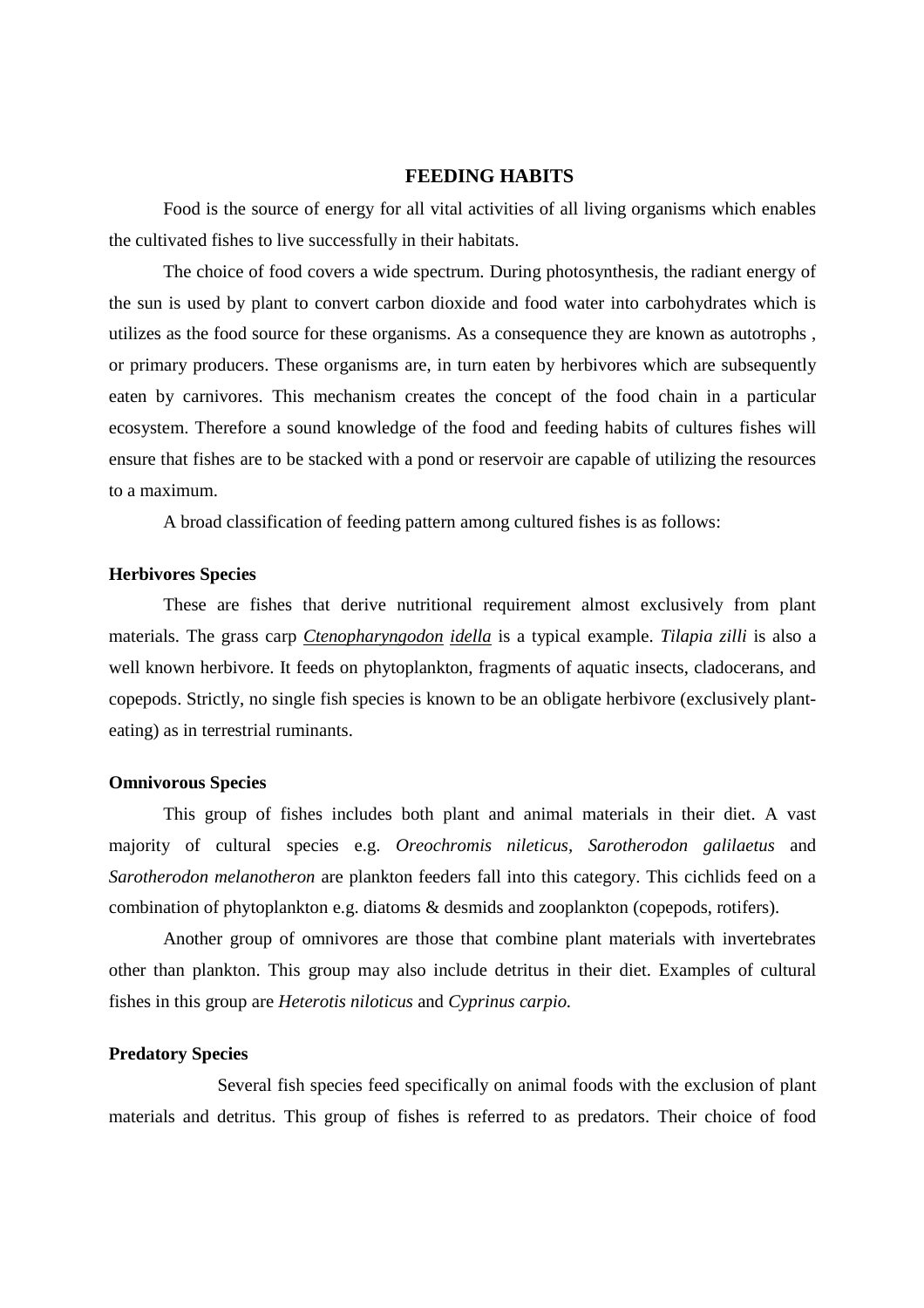ranges from an assortment of invertebrates to predation on other fishes. They can be divided into two groups:

## **(a) Non-Piscivorous Predators**

The diet of fish species like *Synodontis schall* commonly comprises insect larvae and pupae. In *Chrysichthys nigrodigitatus,* copepods, pawns, gastropods and aquatic insects are the main components of the diet.

## **(b) Piscivorous Predators**

Many fish species feed exclusively on other fishes when adult but usually consume invertebrate foods as sub-adults. Only a few species are useful in fish culture. *Lates nilotraus* is a well known piscivore in the inland waters of tropical Africa. It grows to a length of more than one meter and can weigh as much as 100kg. They feed exclusively on other fishes and serves as a useful species to control stunting in tilapias. Some other piscivores which may be encountered in fish pond include *Hemichromis fasciatus* which feeds on the eggs of tilapia, but rarely reach 200g in weight. *Clarias gariepinus* and *heterobranchus bidorsalis* prefer to feed on other fishes but can utilize invertebrate without harm to their growth. They will also accept artificially formulated diets.

#### **Detritivirous Species**

 Detritus means (decomposing plant and animal material). Many freshwater fish species utilize detrital materials as a source of food. These include many tilapia species e.g. *S. galilaeus, O. niloticus* and *T. zilli* in estuaries and lagoons, cichlids such as *S. melanotheron* and *Tilapia guineensis* utilize bottom detritus as do the mullets (*Mugil cephalus, Mugil bananensis).* 

 The quantity of food found in the full stomach of fish species varies considerably. It highest in the piscivorous species where food consumed in single meal serves as a meal for several days. At the lower end of the scale are herbivores, detritus and omnivorous whose single meals are on average about 1.5% of their body weight or less.

 The food in the full stomach of *Tilapia cichlids* was about 1% of body weight or less. This suggests that supplementary feeding need not exceed this value. There are no precise data on the quantity of supplementary feed that a fish requires to achieve the best growth rate, but this will undoubtedly be influenced by the quality of food.